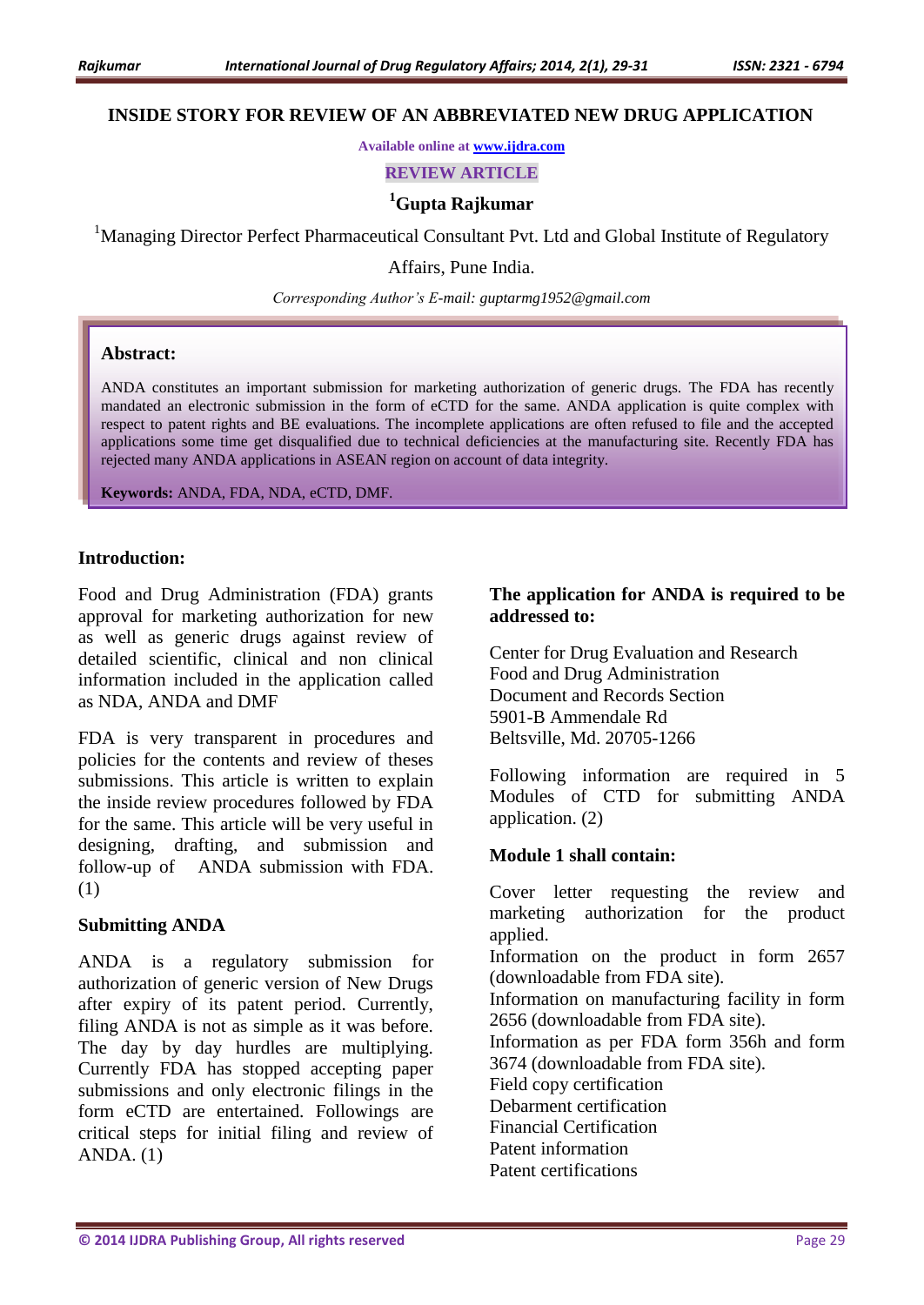Letters of authorization for reference to other applications or drug master files (if applicable) US Agent Letter of Authorization

Proprietary name request (if applicable)

Basis of ANDA submission

Comparison between Generic Drug and RLD- $505(i)$  (2) (A)

Request for waiver for BA/BE studies, if any

Draft labeling , Package Insert , Patient Information , Medication Guide, Labeling comparison with approved product (SPL format).

Financial disclosure information

Environmental assessment or request for categorical exclusion.

Statements of claimed exclusivity and associated certifications.

**CTD Module 2 shall contain:** Overviews and summaries related to quality and BA/BE studies.

**CTD Module 3**: It shall contains detailed Quality information on API and Dosage Form.

**CTD Module 4:** This module is normally not required for ANDA.

**CTD Module 5**: This module only requires BA/BE study details.

**The entire set of information shall be submitted in triplicate as per below:**

**Archival Copy**- The archival copy is a complete set of the information filed with ANDA application. It serves as the official archive of the application and may be used during the review of the application. It shall have blue color binder.

**Review copy**- It is meant for evaluation of the contents by different reviewers. It shall have red color.

**Field copy**- It contains only Quality section (Module 3). It shall have Green Color

The failure to provide any one of these copies will induct "Refuse to File" letter from FDA

Standard U.S. letter size paper (8.5 x 11 inches) should be used for all submissions.

Further, the Narrative text shall be in Times New Roman 12 point font. Font sizes 9 to10 shall be considered for tables.

All documents should have page numbers.

# **ANDA Review procedure**

The standard procedure for review of ANDA is as per follows (3):

- Receipt of ANDA filing and review fees by the applicant.
- Incomplete and Deficient applications are promptly issued "refuse to file" letter. Site verification and inspection is done concurrent with the application review. If the facility is deficient the approval is held up till the deficiencies are rectified.
- Technical Documents (CTD) are reviewed by OGD/CDER review team If any information such as Labeling, Chemistry, Manufacturing, Control and Microbial Safety) is found to be un-satisfactory "Not approvable "letter is issued to the applicant.
- If BE study results are not satisfactory "Bio deficiency" letter is issued to the applicant.
- When there are no queries the applicant finally receives FDA approval letter.
- Currently patent certifications and data integrity have become major issues for approval of ANDA. Recently many ANDA applications were kept on hold on data integrity issues.

# **Summary**

ANDA filings require an application in prescribed form along with necessary certificates and technical details in eCTD format. The application is critically reviewed by office of generic Drugs (OGD) for all issues related to safety, efficacy and safety of the products. The facility and data integrity is verified through facility audit.

### **References**

- 1. Wikipedia, the free encyclopedia. Abbreviated New Drug Application [Internet].US: United States Department of Health and Human Services; 2013 [updated 2013 Aug 31; cited 2013 Oct 20]. Available from: http://en.wikipedia.org/wiki/Abbreviated\_New\_Dru g\_Application
- 2. FDA. Abbreviated New Drug Application (ANDA) Forms and Submission Requirements [Internet]. US: U.S. Food and Drug Administration; [date